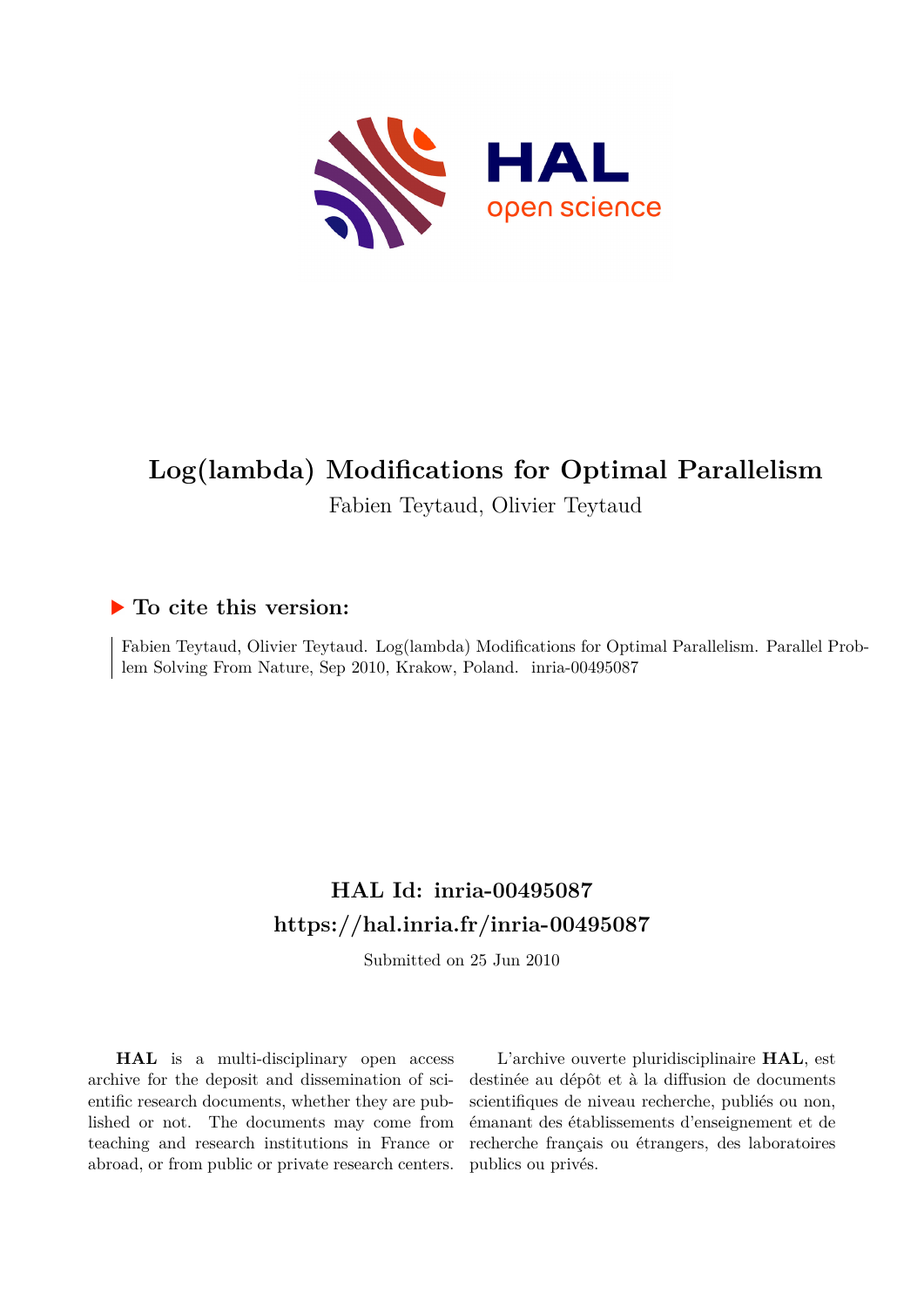# $Log(\lambda)$  Modifications for Optimal Parallelism

F. Teytaud and O. Teytaud

TAO, LRI, UMR 8623(CNRS - Université Paris-Sud), bat 490 Universite Paris-Sud 91405 Orsay Cedex France, fteytaud@lri.fr

Abstract. It is usually considered that evolutionary algorithms are highly parallel. In fact, the theoretical speed-ups for parallel optimization are far better than empirical results; this suggests that evolutionary algorithms, for large numbers of processors, are not so efficient. In this paper, we show that in many cases automatic parallelization provably provides better results than the standard parallelization consisting of simply increasing the population size  $\lambda$ . A corollary of these results is that logarithmic bounds on the speed-up (as a function of the number of computing units) are tight within constant factors. Importantly, we propose a simple modification, termed  $log(\lambda)$ -correction, which strongly improves several important algorithms when  $\lambda$  is large.

# 1 Introduction

Evolutionary algorithms (EAs) are well known robust and simple optimization algorithms. It is usually said that EAs are highly parallel, because they are population based [5]. In this paper we study the case for which we have a large number of processors, and we note that the theoretical bounds are far better than the empirical results for the current version of the algorithms in continuous domains. In Section 2 we summarize the state of the art for complexity lower bounds in EA and parallel EAs, especially for the continuous case. Section 3 shows how an optimal speed-up for parallel EAs can be reached; this is an automatic construction of a parallel algorithm with asymptotically optimal speed-up. Section 4 shows that this optimal speed-up is not reached by several well known algorithms. Section 5 shows experimentally the efficiency of parallel algorithms derived from our theoretical analysis; a similar modification, termed  $log(\lambda)$ -correction, is applied to several classical algorithms. Section 6 concludes. Due to length constraints, all proofs have been reported to http://www.lri.fr/~teytaud/ppsn10long.pdf.

# 2 Complexity bounds for evolutionary algorithms

We consider optimization in a domain  $S$ , subset of a normed vector space  $(S)$ might be a non-empty subset of  $\mathbb{R}^d$ , or bistrings, the theoretical analysis below does not require anything more). For  $\epsilon > 0$ , we define  $N(\epsilon)$  to be the maximum integer n such that there exist n distinct points  $x_1, \ldots, x_n \in S$  with  $||x_i - x_j|| \geq 2\epsilon$ for all  $i \neq j$ . In particular,  $N(\epsilon) = |S|$  when  $\epsilon$  is small enough in the case of a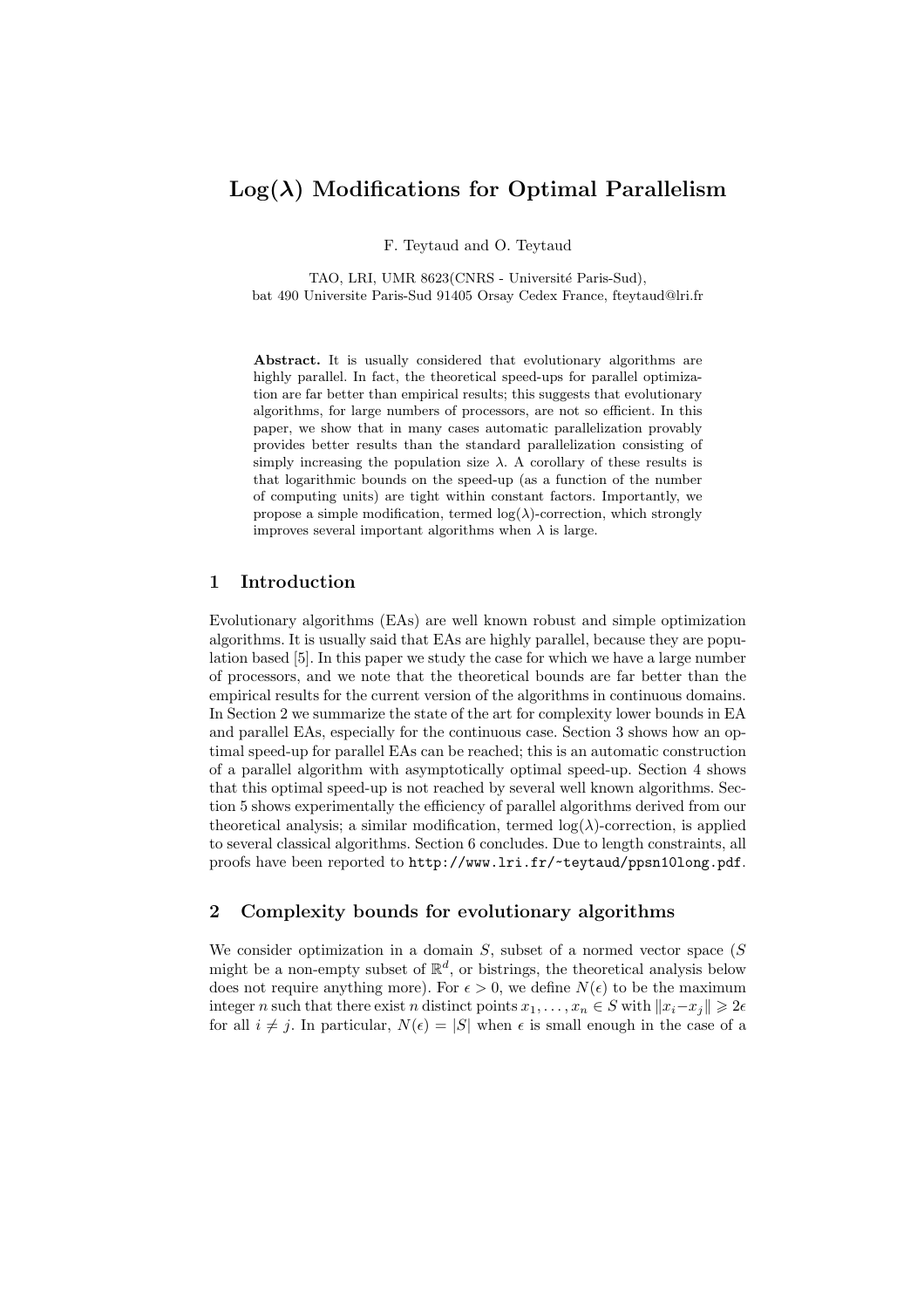finite domain S, and log  $N(\epsilon) \sim N \log(1/\epsilon)$  when  $\epsilon \to 0$  if the domain  $S \subset \mathbb{R}^N$ is bounded with non-empty interior. For a domain included in  $\mathbb{R}^N$ , we then consider the convergence ratio  $CR = \frac{\log N(\epsilon)}{Nn}$  $\frac{\log N(\epsilon)}{N n_{\epsilon,\frac{1}{2}}}$ , where:

- $n_{\epsilon, \frac{1}{2}}$  is the number of evaluations necessary for ensuring, with probability at least  $\frac{1}{2}$ , a distance  $||\hat{x} - x^*||$  at most  $\epsilon$  between the approximation  $\hat{x}$  of the optimum and the optimum  $x^*$ . The choice of the  $\frac{1}{2}$  is arbitrary; other constants lead to similar results.
- $N$  is the dimension of the search space.

A faster algorithm means CR larger. Convergence rate is usually defined as  $\exp(-CR)$ . Following [13] we prefer the convergence ratio as it is more convenient for expressing speed-ups; the speed-up between two algorithms is just the ratio between their convergence ratios, and the number of iterations for reaching a given precision is proportional to the inverse of the convergence ratio. Table 1 summarizes known bounds on the convergence ratio, and distinguishes:

- $-(\mu, \lambda)$ -ES and  $(\mu+\lambda)$ -ES, respectively non-elitist and elitist Evolution Strategies; in the former case, the  $\mu$  best points among  $\lambda$  generated points are selected, whereas in the latter case the  $\mu$  best points among the union of (i) the  $\lambda$  generated points, and (ii) the previous population, are selected.
- full ranking (FR) evolution strategies and selection-based (SB) evolution strategies; in the former case, the optimization algorithm is informed of the complete ranking of the  $\mu$  selected points, whereas in the latter case the optimization algorithm is only informed of which  $\mu$  points are the best ones. For example,  $(\mu/\mu, \lambda)$ -ES, i.e. the new parent is simply the average of the  $\mu$  best points (intermediate recombination), are selection-based, whereas weighted recombination is full ranking. For  $\mu = 1$ , there's no difference between FR and SB.

These concepts will be formalized below (Eq. 1-4) and we will study the optimal speed-ups, i.e. the convergence ratio as a function of  $\lambda$ .

## 3 Automatic speculative parallelization

A solution (in some cases) for automatic parallelization of an algorithm consists in developing the tree of possible futures, to compute separately all branches, and then to discard bad (non chosen) branches. This is a form of speculative parallelization [4]. We here show that this simple approach can be applied to EAs. We have to introduce a somehow tedious formalization; this is necessary for the mathematical formalization of our proofs. As already pointed out in [14], most EAs can be rewritten as follows:

$$
(x_{n\lambda+1}^{O_1,O_2},\ldots,x_{(n+1)\lambda}^{O_1,O_2}) = O_1(\theta,I_n)
$$
 (generation) (1)

$$
\forall i \in [\![n\lambda+1,(n+1)\lambda]\!], y_i = f(x_i^{O_1,O_2})
$$
 (fitness) (2)

$$
g_n^{O_1,O_2} = g(y_{n\lambda+1}, \dots, y_{(n+1)\lambda})
$$
 (selection) (3)

$$
I_{n+1} = O_2(I_n, \theta, g_n^{O_1, O_2}), \qquad \text{(update)} \tag{4}
$$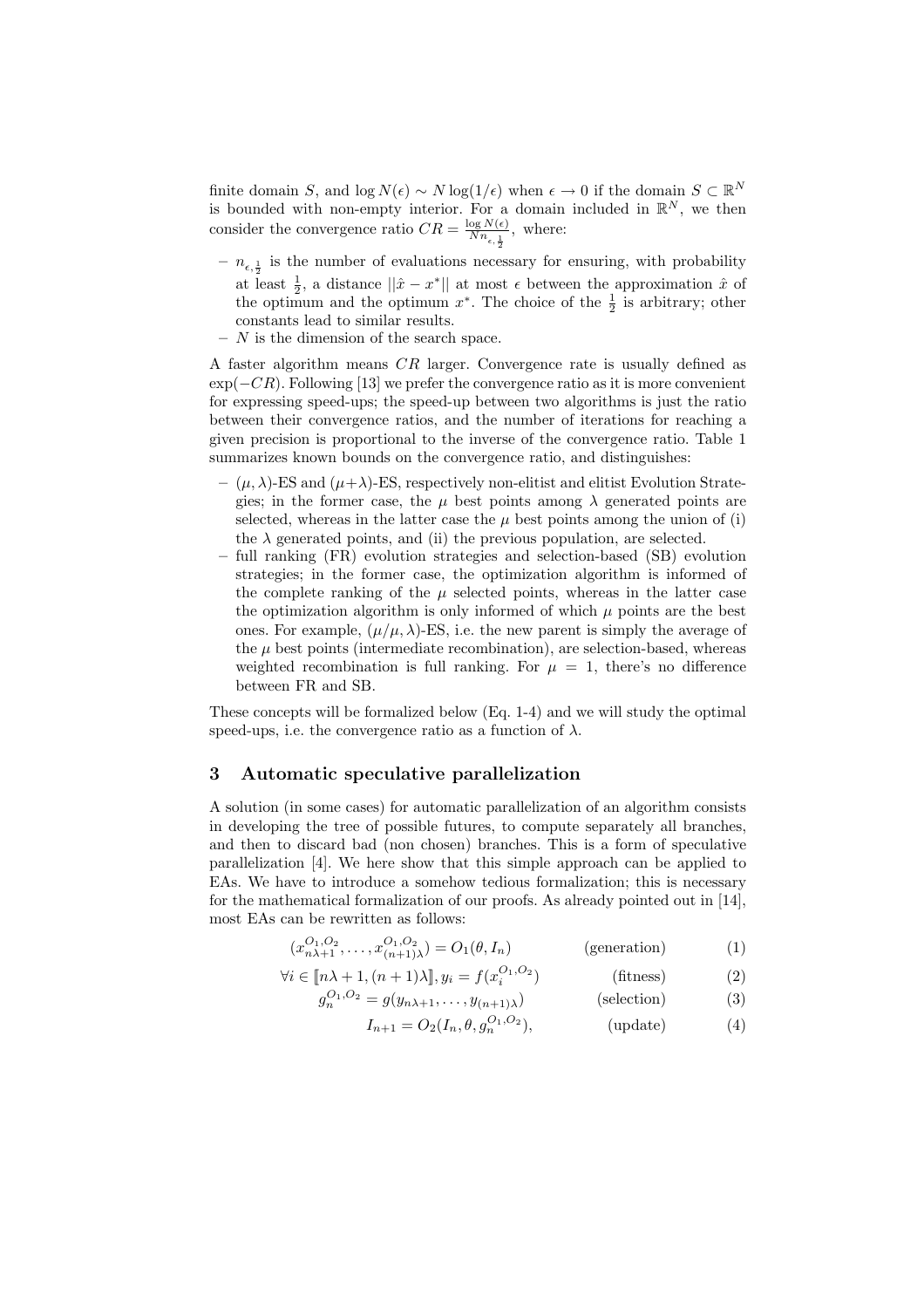| Framework           | $SB-$                                                            | $SB-$                                                    | $FR-$                                                  | $FR-$                                       |
|---------------------|------------------------------------------------------------------|----------------------------------------------------------|--------------------------------------------------------|---------------------------------------------|
|                     | $(\mu, \lambda)$                                                 | $(\mu + \lambda)$                                        | $(\mu, \lambda)$                                       | $(\mu + \lambda)$                           |
|                     | $-ES$                                                            | -ES                                                      | $-ES$                                                  | -ES                                         |
| General case        | $\left \frac{1}{N}(\lambda-\frac{1}{2}\log(2\pi\lambda))\right $ | $\left(\log\binom{\lambda}{\mu}\right)$<br>$\frac{1}{N}$ | $\frac{1}{N}(\lambda - \frac{1}{2} \log(2\pi\lambda))$ | $\log\binom{\lambda}{\mu}$<br>$\frac{1}{N}$ |
|                     |                                                                  |                                                          | $\times$ log( $\mu$ !)                                 | $\times$ log( $\mu$ !)                      |
| VC-dimension $V$    | $log(\lambda)$                                                   | $\frac{V}{N}$ log( $\lambda + \mu$ )                     | $(4\mu + \log(\lambda))$                               | $(4\mu + \log(\lambda))$                    |
| Quadratic case      | N $log(\lambda)$                                                 | $N \log(\lambda +$                                       | $N(\mu + \log(\lambda$                                 | $(\mu + \log(\lambda))$                     |
| Sphere function     | $(1+\frac{1}{N})\log(\lambda)$                                   | $+\frac{1}{N}\log(\mu+\lambda)$                          | $2\log(\lambda)$                                       | $O(\mu + \log(\lambda))$                    |
| Sphere function     |                                                                  |                                                          |                                                        |                                             |
| with $\lambda = 2N$ |                                                                  |                                                          | $\Omega(1)$                                            | $\Omega(1)$                                 |

Table 1. Upper bound on the convergence ratio; also some lower bounds on the convergence ratio for  $\lambda = 2N$  for the sphere function, in the last row - these lower bounds from [13] show that a linear speed-up can be achieved w.r.t.  $\lambda$  constant for  $\lambda = 2N$  (compare with the first row). The first row is the general case [14]; it holds in all cases, and is sometimes better than other rows (when  $\lambda$ is small). The second row is when the level sets of fitness functions have VC-dimension V in  $\mathbb{R}^N$ . The third row is just the application of the second row to the case of convex quadratic functions  $(V = \Theta(N^2))$ . The fourth row is the special case of the sphere function [13]. The tightness of the  $\log(\lambda)$  dependency will be shown in this paper.

for some fixed  $O_1, O_2, I_0$ , some random variable  $\theta$ , and g with values in a set of cardinality  $K$ , where:

- $I_0$  is the initial state and  $I_n$  is the internal state at iteration n;
- $\theta$  is the random seed;
- $-g^{O_1,O_2}$  is the information used by the algorithm, typically in our case the indices of the selected points (and possibly their ranking in the FR case);
- $-x_k^{O_1,O_2}$  is the  $k^{th}$  visited point and  $y_k$  is its fitness value  $(y_k$  should, theoretically, be indexed with  $O_1$ ,  $O_2$  as well);
- $(O_1, O_2)$  is the optimization algorithm, with:
	- $O_1$  is the function generating the new population (as a function of the random seed and of the internal state);
	- $O_2$  is the function updating the internal state as a function of the random seed and of the extracted information g.

(note that  $g_n^{O_1,O_2}$  and  $x_n^{O_1,O_2}$  both depend on  $\theta$  and  $f$ ; we drop the indices for the sake of clarity.) We will term such an optimization algorithm a  $\lambda$ -optimization algorithm; this means that  $\lambda$  fitness values are computed at each iteration. The optimization algorithm is defined by  $O_1, O_2, I_0, \theta$ ; in cases of interest (below) we will use the same  $\theta$  and the same  $I_0$  for all algorithms and therefore only keep the dependency in  $O_1$  and  $O_2$  in notations. In EAs,  $g_n$  has values in a discrete domain; typically, either  $g_n$  has values in the set of the finitely many possible ranking of the individuals; or  $g_n$  has values in the finite set of possible vectors of ranked indices of selected individuals.  $g_n$  is in both cases the only information that the algorithm extracts from the fitness function. In the FR case and  $\mu = \lambda$ , for example  $g_n$  is  $(sign(y_{n\lambda+i} - y_{n\lambda+j})_{(i,j)\in[\![1,\lambda]\!]^2})$  where  $sign(t) = 1$  for  $t \geq 0$ and  $sign(t) = -1$  otherwise. In the SB case for  $(\mu, \lambda)$ -ES, the formulation is a bit more tedious:

$$
g_n = \{I = \{i_1, \dots, i_\mu\} \subset [1, \lambda]^\mu; Card \ I = \mu \text{ and}
$$

$$
k \in I \wedge k' \in [1, \lambda] \setminus I \Rightarrow y_{n\lambda + k} \le y_{n\lambda + k'}\}.
$$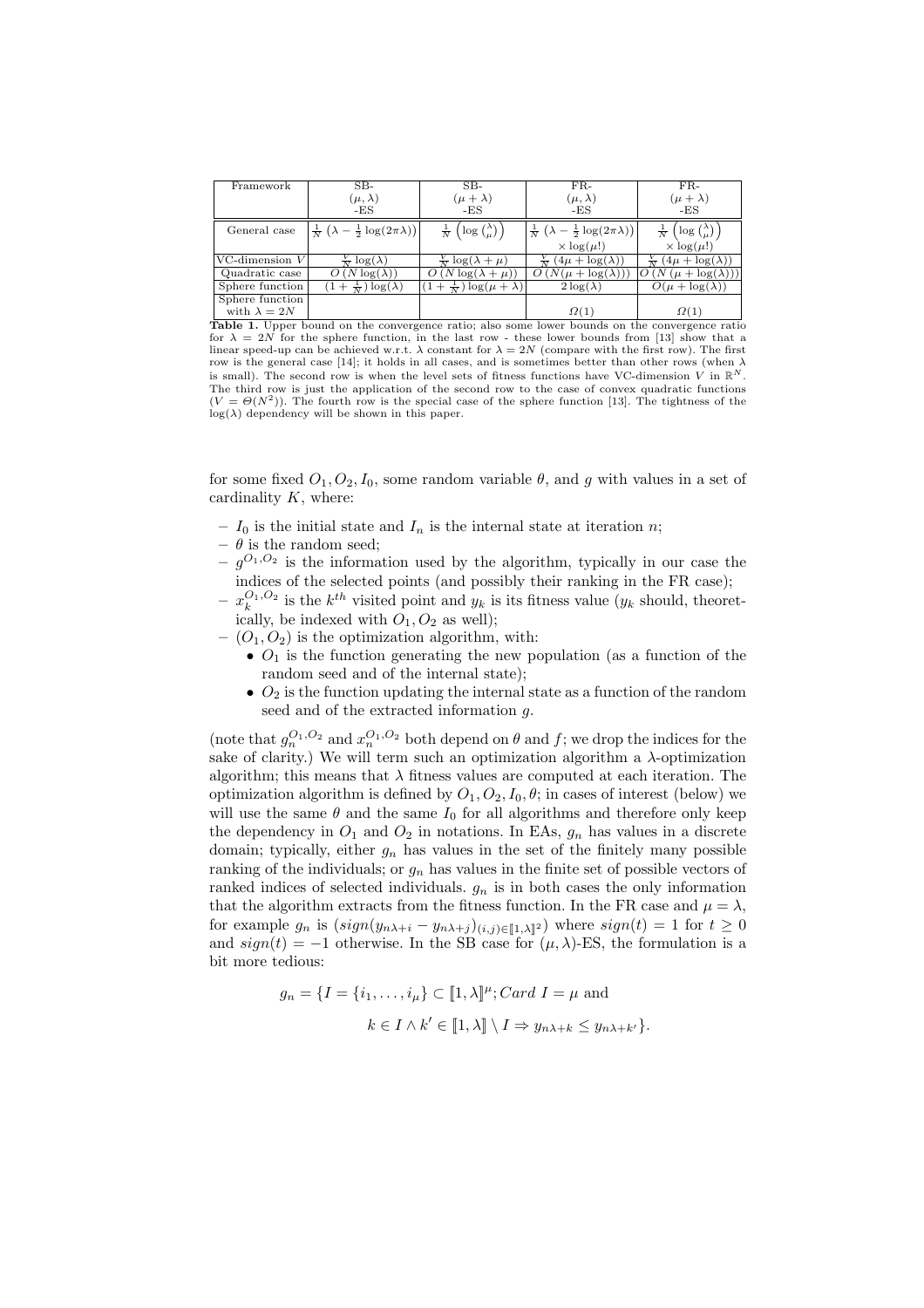An important property is that the set of possible values for  $g_n$  has cardinality  $K < \infty$ ; K can be bounded as follows:

- (µ, λ)-ES (evolution strategies) with equal weights; then K ≤ λ!/(µ!(λ−µ)!);
- (µ, λ)-ES with weights depending on the rank; then K ≤ λ!/(λ − µ)!;
- $(1 + \lambda)$ -ES; then  $K \leq \lambda + 1$ ;
- $-$  (1,  $\lambda$ )-ES; then  $K \leq \lambda$ .

K will be termed the *branching factor* of the algorithm. The branching factor, and bounds in Table 1 on the branching factor, have been used in [13] for proving results shown in Table 1; we will use it here for proving lower bounds on the parallelization of EAs; the lower the branching factor, the better the speed-up. We will say that a  $\lambda'$ -optimization algorithm  $O'_1, O'_2$  simulates a  $\lambda$ -optimization algorithm  $O_1, O_2$  with speed-up D if and only if

$$
\forall \theta, \forall n \ge 0, \forall i \in [\![1, \lambda]\!], x_{n\lambda'+i}^{O'_1, O'_2} = x^{O_1, O_2} {}_{nD\lambda+i}.
$$
 (5)

 $\theta$  is the random seed; it is removed of indices for short as discussed above, rigorously all the x's depend on it. We now show how we can automatically build  $O'$ , which is equivalent to O, but with  $\lambda' > \lambda$  evaluations at the same time and a known speed-up.

**Theorem 1.** (Automatic parallelization of EAs and tightness of the  $log(\lambda)$ ) speed-up.) *Consider a*  $\lambda$ *-optimization algorithm*  $(O_1, O_2)$  *as in Eqs 1-4 with branching factor*  $K$ *, and consider*  $\lambda'$  *such that for some*  $D \geq 1$ *:* 

$$
\lambda \frac{K^D - 1}{K - 1} = \lambda'.\tag{6}
$$

*Then, there is a*  $\lambda'$ -optimization algorithm which simulates  $(O_1, O_2)$  with speed*up* D*.*

**Remark:** The speed-up is therefore  $D = \frac{\log(1 + \frac{\lambda'}{\lambda}(K-1))}{\log(K)}$  $\frac{\tau \overline{\lambda}^{(K-1)j}}{\log(K)}$ .

# 4 Real world algorithms don't all reach the optimal speed-up

In this section we show that the one-fifth rule, the self-adaptation and the cumulative step-size adaptation all do not reach the optimal speed-up (the optimal speed-up is  $\log(\lambda)$  for  $\lambda \to \infty$ , see Table 1 and [13]) when using the natural parallelization consisting in increasing  $\lambda$  to the number of processors and evaluating one individual per core. More precisely, these classical algorithms have bounded speed-up as a function of  $\lambda$  (i.e. speed-up  $O(1)$  as  $\lambda \to \infty$ ). In all sections below, we consider optimization in the continuous domain, with Gaussian mutations and define  $\eta^* = \sigma_{n+1}/\sigma_n$  ( $\eta^*$  depends on n, but we will consider a fixed value of *n* here and therefore we will drop this dependency in the notation  $\eta^*$ ).

The main important point is that the convergence rate is lower bounded by  $\eta^*$ ; formally,  $CR \leq \mathbb{E} - \log(\eta^*)$ . Roughly speaking, it is not possible to decrease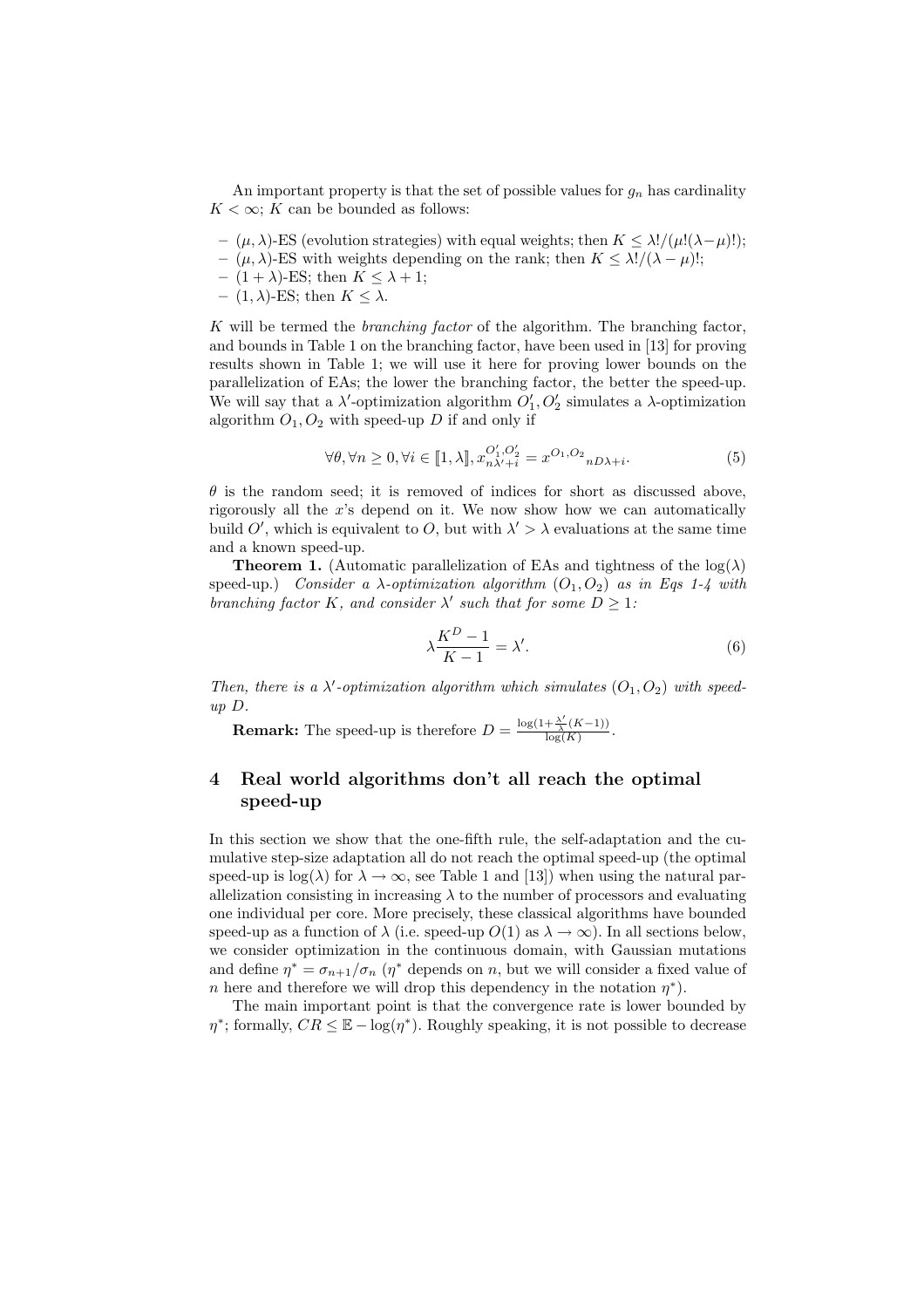the distance to the optimum by z at each iteration (on average, logarithmically), if you don't divide the step-size by  $z$ , on average. Therefore, it will be sufficient, in the sequel, to lower-bound  $\eta^*$  for various classical step-size adaptation rules, independently of  $\lambda$ , in order to show that the step-wise adaptation does not provide an optimal convergence rate as  $\lambda \to \infty$  (an optimal convergence rate should be  $\eta^* = O(1/\log(\lambda))$ . More precisely, as  $\eta^*$  is a random variable, we have to show that the expected logarithm of  $\eta^*$ , i.e.  $\mathbb{E} \log \eta^* = \mathbb{E} \log(\sigma_{n+1}/\sigma_n)$ is lower bounded by a constant  $\gt -\infty$ . The following sections (4.1, 4.2, 4.3) use this fact for showing the poor efficiency of the usual algorithm for  $\lambda \to \infty$ .

#### 4.1 One-fifth rule

The one-fifth rule [8] is the oldest and most well known algorithm for adapting the step-size. The one-fifth rule can be applied in different manners to  $(\mu/\mu, \lambda)$ algorithms. Consider  $\hat{p}$  equal to the ratio between (i) the number of generated individuals with fitness better than the center of the Gaussian generating the offspring (ii) the number of generated individuals;  $0 \leq \hat{p} \leq 1$ . A first possible implementation of the one-fifth rule is

$$
\hat{p} \le 1/5 \Rightarrow \eta^* = K_1 \in ]0,1[ \text{ and } \hat{p} > 1/5 \Rightarrow \eta^* = K_2 > 1 \tag{7}
$$

and a second version is 
$$
\eta^* = K_3^{(\hat{p}-1/5)}
$$
 for some  $K_3 > 1.$  (8)

Proposition 1: *The one-fifth rule, implemented as in Eq. 7 or in Eq. 8, has the property that for each iteration n, there is*  $C > -\infty$  *such that*  $\mathbb{E} \log(\frac{\sigma_{n+1}}{\sigma_n})$ C.

Therefore, we have shown that with the one-fifth rule, the convergence ratio (and therefore the convergence rate) is  $O(1)$  (as  $\lambda \to \infty$ ; convergence rates and ratios are defined in Section 2).

#### 4.2 Self-adaptation (SA)

The proof of the limited speed-up for SA requires the following lemma.

Lemma: *The expected logarithm of the average (arithmetic or geometric average)* of the  $\mu$  smallest of  $\lambda$  independent standard log-normal random variables, *with*  $\mu/\lambda \to k > 0$  *and*  $\mu > 0$ *, is lower bounded by some constant* >  $-\infty$ *. More formally, if*  $N_{(1)}, \ldots, N_{(\lambda)}$  *are sorted standard independent Gaussian variables,* and  $L_{(i)}$  is  $\exp(N_{(i)})$ *, then* 

$$
\inf_{\lambda>0}\mathbb{E}\log\frac{1}{\mu}\sum_{i=1}^{\mu}\exp(N_{(i)})>-\infty \text{ and } \inf_{\lambda>0}\mathbb{E}\frac{1}{\mu}\sum_{i=1}^{\mu}N_{(i)}>-\infty.
$$

**Proposition 2.** *Consider a SA algorithm in which*  $\sigma_{n+1}$  *is the average (geometric or arithmetic average) of*  $\sigma_n \times L_1$ ,  $\sigma_n \times L_2$ , ...,  $\sigma_n \times L_\lambda$ , for  $L_1$ , ...,  $L_\lambda$  *as in the lemma above. Then, there exists some*  $C > -\infty$  *such that*  $\mathbb{E} \log(\frac{\sigma_{n+1}}{\sigma_n}) > C$ .

**Remark:** Rescaling the  $N_i$  by any constant (equivalently,  $L_i = \exp(kN_i)$  for some  $k > 0$  does not change the result.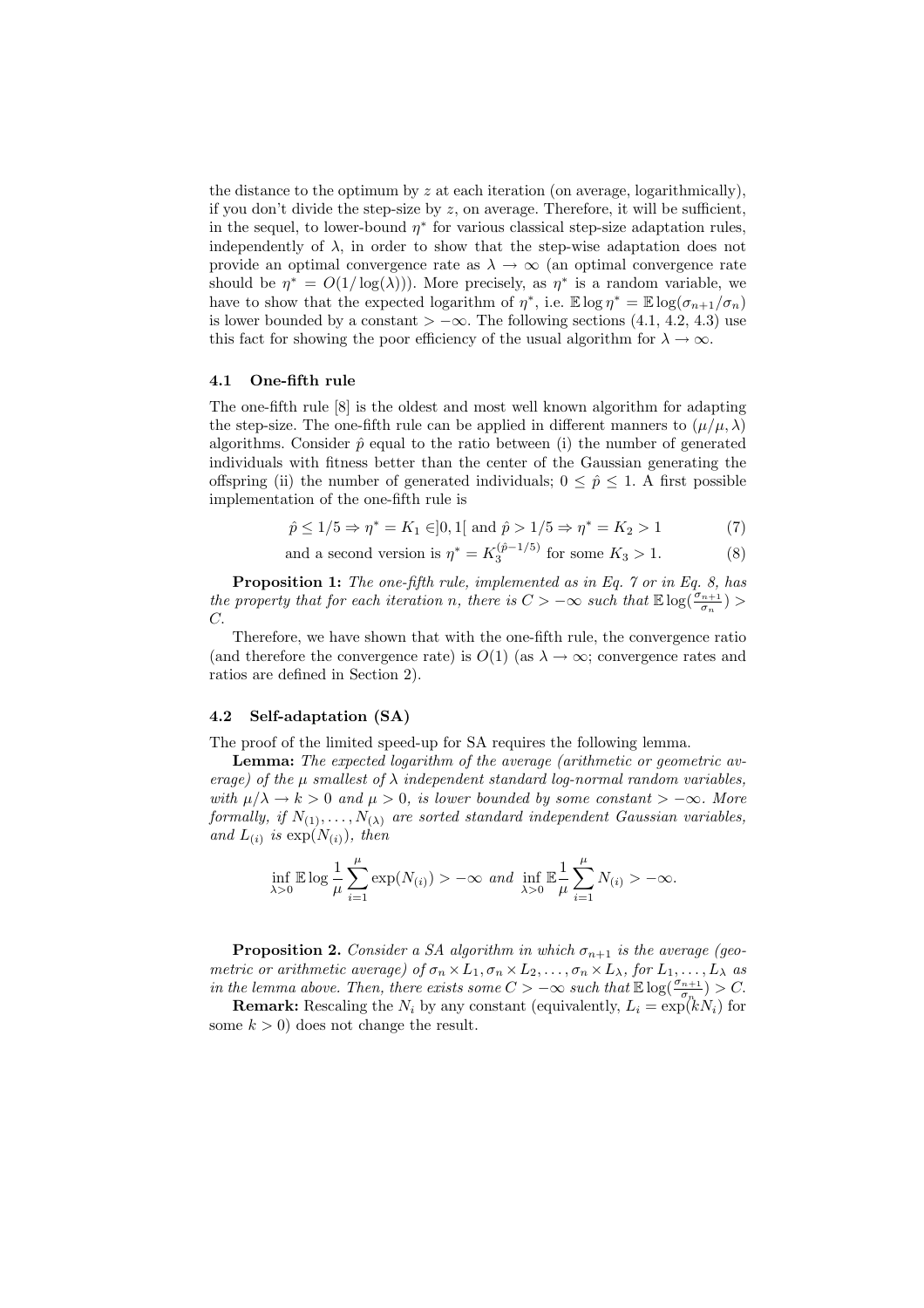#### 4.3 Cumulative step-size adaptation

It has been experimentally shown in [3] that CMA has a poor speed-up as a function of λ. Empirically, the Estimate of Multivariate Normal Algorithm (EMNA) [7] has a much better behavior, but the speed-up curve becomes constant as a function of  $\lambda$ , instead of logarithmic, for  $\lambda$  large [10]. We here show formally that Cumulative Step-size Adaptation (CSA) does not reach optimal speed-up  $log(\lambda)$ . We (classically) formalize an iteration of CSA in dimension N as follows:

$$
w_i \ge 0, \sum_{i=1}^{\mu} w_i = 1 \qquad (9) \qquad d_{\sigma} = 1 + 2 \max(0, \sqrt{\frac{\mu_{eff} - 1}{N + 1}} - 1) \quad (12)
$$

$$
\mu_{eff} = \frac{1}{\sum_{i=1}^{\mu} (w_i^2)} \qquad (10) \qquad c_{\sigma} = \frac{\mu_{eff} + 2}{N + \mu_{eff} + 3} \qquad (13)
$$
\n
$$
\chi_N > 0 \ , \ ||p_c|| \ge 0 \qquad (11) \qquad \sigma_{n+1} = \sigma_n \exp\left(\left(\frac{||p_c||}{\chi_N} - 1\right) \cdot \frac{c_{\sigma}}{d_{\sigma}}\right).
$$

(||.|| does not have to be a norm, we just need Eq. 11). These assumptions, to the best of our knowledge, hold in all current implementations of CSA. We then show the following

**Proposition 3.** For any dimension N, there exists  $C > 0$  such that, for *any*  $\lambda$ *,*  $\overline{\eta}_n^* = \frac{\sigma_{n+1}}{\sigma_n}$  $\frac{n+1}{\sigma_n} \geq C.$ 

This proposition shows that  $\eta^* \geq \exp(-1)$ ; this implies that  $CR \leq 1$ , *i.e.* for cumulative step-size adaptation the speed-up is  $O(1)$  for  $\lambda \to \infty$ .

# 5 Experimental speed-up

Theorem 1 proves that this automatic parallelization reaches  $log(\lambda)$ , which is asymptotically optimal within a constant factor, but there are algorithms for which automatic parallelization works only for  $\lambda$  very large, in particular when the full ranking of selected individuals is used (because in this case the branching factor  $K$  is much bigger). Therefore, in this section, we will provide other tricks than the automatic parallelization for ensuring the suitable  $log(\lambda)$  property. In all cases below, we keep a parallelization based on the simple principle of one individual per processor, but we modify either the selection ratio or the step-size adaptation rule, so that this principle leads to much better speed-ups. If the speed-up is bounded, then  $\sigma$  is divided by, at most, a fixed constant, independently of  $\lambda$ . If we want to reach the "log( $\lambda$ )" speed-up, then we must decrease  $log(\lambda)$  by  $\Theta(log(\lambda))$ ; *i.e.* divide  $\sigma$  by an exponent of  $\lambda$ . We will here apply  $\sigma \leftarrow \sigma/\max(1, (\zeta \lambda)^{1/N})$  for some value of  $\zeta$ . We consider, CMSA, EMNA and CMA-ES. CMA-ES is interesting; as it is a FR- $(\mu, \lambda)$ -ES, and therefore has a big branching factor  $K = \lambda! / (\lambda - \mu)!$ , and therefore the automatic parallelization becomes efficient only for huge numbers of processors - we will show below simple tricks empirically solving this trouble.

## 5.1 The  $log(\lambda)$  correction for CMSA

CMSA is the algorithm for which implementing the  $log(\lambda)$  correction is the easiest: we just have to modify the selection ratio  $\mu/\lambda$ . We give experimental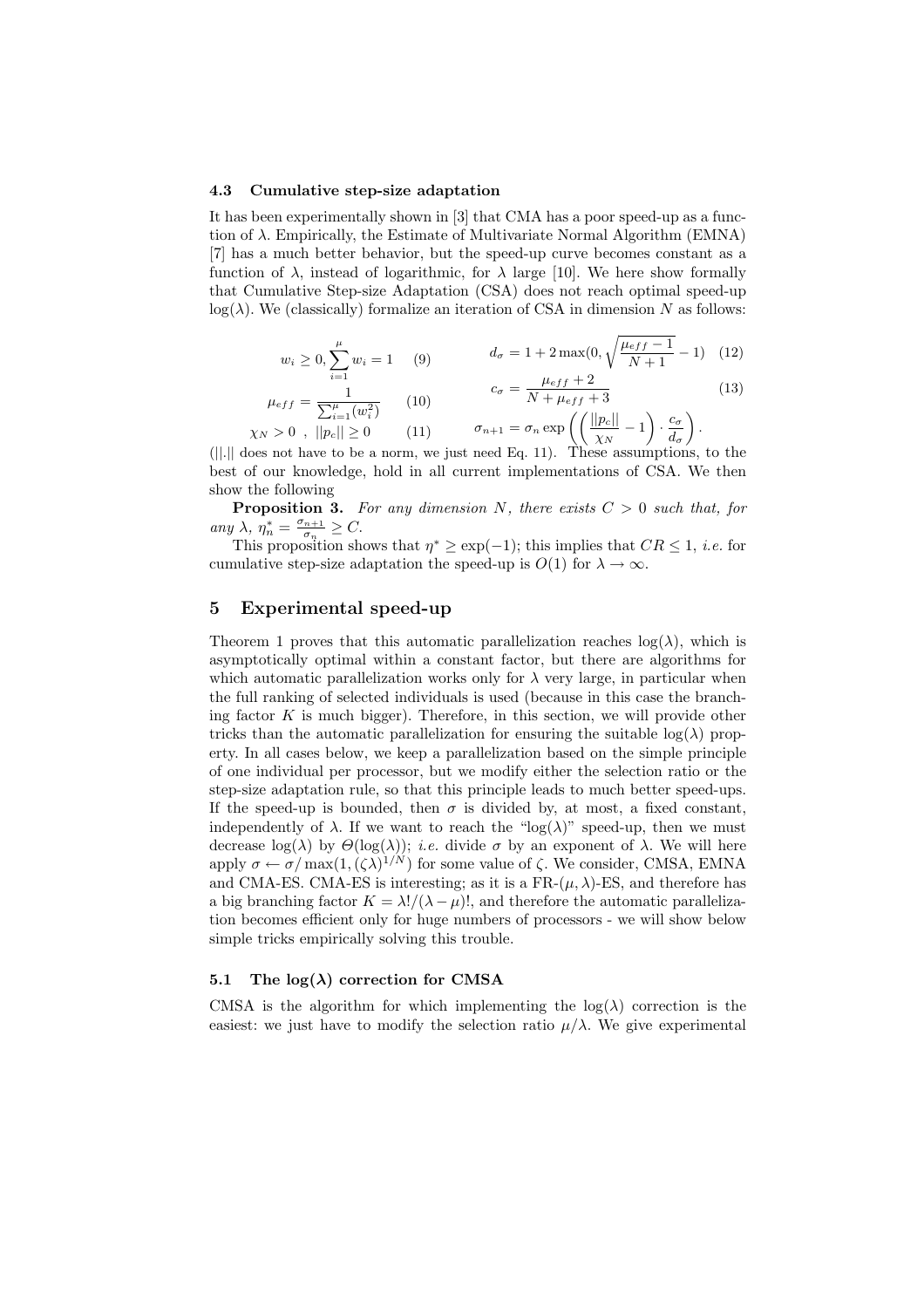results in Fig. 1, and a more detailed presentation and analysis of this correction can be found in [9].

#### 5.2 The  $log(\lambda)$  correction for EMNA

We present results of the isotropic EMNA (the step-size is the same in all directions), on the sphere function. The presented numbers are the mean progress of the log of the distance to the optimum, multiplied by the dimension<sup>1</sup>, estimated with the following experimental conditions:

- Column "baseline": the standard EMNA algorithm from [7], with  $\mu = \lambda/4$ ;
- Column "+QR": EMNA, plus the quasi-random mutations as defined in [12];
- Column "+log( $\lambda$ )": the same as "+QR", except that we add the log( $\lambda$ ) correction, i.e. we modify  $\sigma$  according to formula  $\sigma \leftarrow \sigma / \max(1, (0.15\lambda)^{1/N})$ (which ensures that  $log(\sigma)$  decreases by  $log(\lambda)$  as requested above);
- Column "+weighting": the same as "+ $log(\lambda)$ ", except that we apply the reweighting as in [11] (this reweighting is based on the density of the Gaussian used for the offspring; variants of reweighting based on the ranks can be found in  $[1, 2]$ ).

In all cases the initial step-size is  $\sigma = 1$  and the initial point is randomly drawn on the unit sphere with radius  $\sqrt{N}$  with N the dimension. The 3 following columns provide the p-value of the comparison between a column and the previous column; the significance is very high. Then, the last column presents the normalized convergence rate of the algorithm with  $QR$  and reweighting, but without the  $log(\lambda)$ -correction; with this column, we can check that the improvement is due to the  $log(\lambda)$  correction and not to the combination QR+reweighting. This is detailed in Figure 1 (left), with result in Table 2. Interestingly, the  $log(\lambda)$ correction is not efficient if we do not apply the reweighting trick from [11]. This is somewhat natural, as the  $log(\lambda)$  correction strongly increases the risk of premature convergence, which is reduced by the reweighting.

#### 5.3 The  $log(\lambda)$  correction for CMA-ES

We propose to add the following line in CMA, after the computation of  $\sigma$ :

$$
\sigma = \sigma / \max(1, (\zeta \lambda)^{1/N}). \tag{14}
$$

This formula avoids the bad behavior pointed out in Proposition 3 and experimentally strongly improves the results. We consider  $f$  as the best fitness found by the algorithm after a fixed number of evaluations. We report the mean of  $\frac{N\cdot \log(f)}{\#evaluations}$  and the mean of  $\log(f)$  in Fig. 1. The number of function evaluations is 100 $N^2$ . Following [3], we experiment two size of population,  $\lambda = 8N$ 

<sup>&</sup>lt;sup>1</sup> It is known that the log-distance to the optimum decreases linearly with the dimension; therefore we multiply the results by the dimension in order to have homogeneous results for various dimensions. Following the theoretical analysis in [13], we expect an improvement as the dimension increases, which is confirmed experimentally here.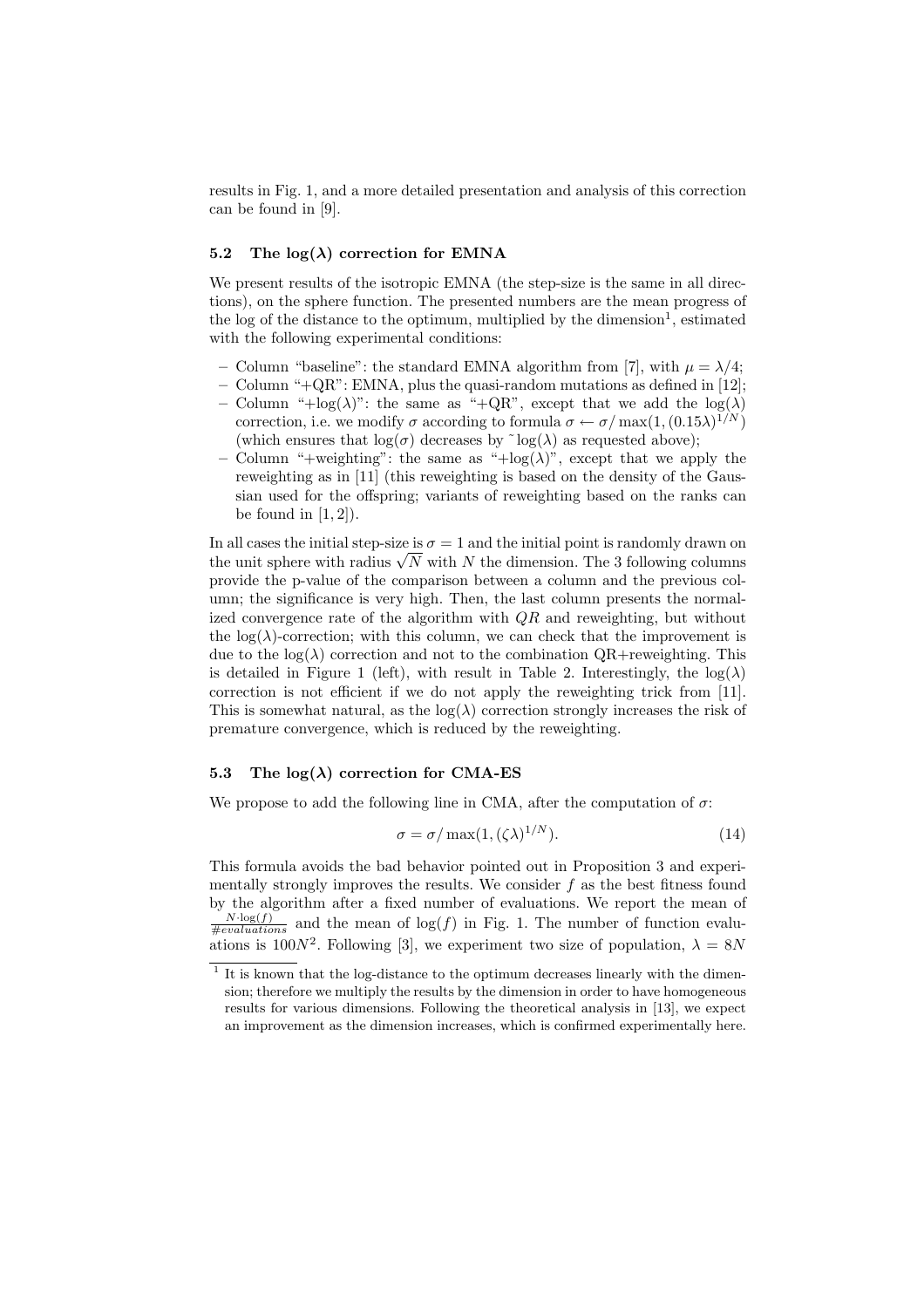| Dimension, $\text{Baseline}  + \text{QR}  + \log(\lambda)  + \text{weight} $ |          |          |         |          | P-value for      |                |                | $QR + weight$                                    |
|------------------------------------------------------------------------------|----------|----------|---------|----------|------------------|----------------|----------------|--------------------------------------------------|
| lambda                                                                       |          |          |         |          |                  |                |                | $+QR +log(\lambda) +weight but no log(\lambda) $ |
| 2,20                                                                         | $-1.61$  | $-1.91$  | $-0.66$ | $-2.43$  | 0.00             | 1              | $\overline{0}$ | $-2.02$                                          |
| 2,60                                                                         | $-2.04$  | $-2.13$  | $-0.27$ | $-3.95$  | 0.00             | $\mathbf{1}$   | $\overline{0}$ | $-2.17$                                          |
| 2,200                                                                        | $-2.17$  | $-2.27$  | $-0.17$ | $-5.31$  | $6e-16$          | $\mathbf{1}$   | $\overline{0}$ | $-2.16$                                          |
| 2,600                                                                        | $-2.22$  | $-2.27$  | $-0.14$ | $-6.44$  | $4e-15$          | $\,1$          | $\mathbf{0}$   | $-2.27$                                          |
| 2,2000                                                                       | $-2.22$  | $-2.38$  | $-0.13$ | $-7.68$  | $\overline{0}$   | $\mathbf{1}$   | $\mathbf{0}$   | $-2.32$                                          |
| 2,6000                                                                       | $-2.33$  | $-2.51$  | $-0.13$ | $-8.85$  | $\boldsymbol{0}$ | $\mathbf{1}$   | $\overline{0}$ | $-2.38$                                          |
| 3,30                                                                         | $-2.09$  | $-2.49$  | $-0.69$ | $-1.67$  | 0.00             | $\overline{1}$ | $\overline{0}$ |                                                  |
| 3,90                                                                         | $-2.43$  | $-2.52$  | $-0.28$ | $-4.58$  | $2e-05$          | $\mathbf{1}$   | $\mathbf{0}$   |                                                  |
| 3,300                                                                        | $-2.53$  | $-2.59$  | $-0.21$ | $-6.02$  | 0.00             | $\mathbf{1}$   | $\overline{0}$ |                                                  |
| 3,900                                                                        | $-2.57$  | $-2.71$  | $-0.17$ | $-7.20$  | $5e-09$          | $\,1$          | $\overline{0}$ |                                                  |
| 3,3000                                                                       | $-2.65$  | $-2.87$  | $-0.16$ | $-8.52$  | $\overline{0}$   | $\mathbf{1}$   | $\mathbf{0}$   |                                                  |
| 3,9000                                                                       | $-2.77$  | $-2.94$  | $-0.15$ | $-9.63$  | $3e-16$          | $\mathbf{1}$   | $\mathbf{0}$   |                                                  |
| 5,50                                                                         | $-2.72$  | $-2.96$  | $-0.54$ | $-3.28$  | $1e-12$          | $\overline{1}$ | $\overline{0}$ | $-2.72$                                          |
| 5,150                                                                        | $-3.02$  | $-3.09$  | $-0.42$ | $-5.60$  | 0.00             | $\mathbf{1}$   | $\mathbf{0}$   | $-2.85$                                          |
| 5,500                                                                        | $-3.08$  | $-3.26$  | $-0.31$ | $-6.97$  | $2e-14$          | $\,1$          | $\overline{0}$ | $-3.00$                                          |
| 5,1500                                                                       | $-3.22$  | $-3.41$  | $-0.26$ | $-8.19$  | $1e-12$          | $\,1$          | $\overline{0}$ | $-3.17$                                          |
| 5,5000                                                                       | $-3.35$  | $-3.63$  | $-0.22$ | $-9.56$  | $\overline{0}$   | $\mathbf{1}$   | $\overline{0}$ | $-3.32$                                          |
| 5,15000                                                                      | $-3.53$  | $-3.74$  | $-0.20$ | $-10.84$ | $1e-15$          | $\mathbf{1}$   | $\overline{0}$ | $-3.53$                                          |
| 20,200                                                                       | $-5.56$  | $-5.89$  | $-2.52$ | $-2.24$  | $1e-09$          | $\overline{1}$ | 0.74           | $-3.30$                                          |
| 20,600                                                                       | $-6.05$  | $-6.55$  | $-1.86$ | $-7.57$  | $\overline{0}$   | $\mathbf{1}$   | $\mathbf{0}$   | $-4.83$                                          |
| 20,2000                                                                      | $-6.81$  | $-7.17$  | $-1.44$ | $-11.27$ | $1e-13$          | $\,1$          | $\overline{0}$ | $-6.29$                                          |
| 20,6000                                                                      | $-7.25$  | $-7.73$  | $-1.17$ | $-12.98$ | $\overline{0}$   | $\,1$          | $\overline{0}$ | $-6.75$                                          |
| 20,20000                                                                     | $-7.71$  | $-8.03$  | $-0.99$ | $-14.62$ | $\Omega$         | $\mathbf{1}$   | $\overline{0}$ | $-7.36$                                          |
| 20,60000                                                                     | $-7.93$  | $-8.09$  | $-0.87$ | $-16.17$ | $1e-08$          | $\,1$          | $\mathbf{0}$   | $-7.96$                                          |
| 40,400                                                                       | $-8.36$  | $-8.83$  | $-5.35$ | $-1.31$  | $3e-09$          | $\overline{1}$ | $\overline{1}$ |                                                  |
| 40,1200                                                                      | $-9.27$  | $-9.54$  | $-4.33$ | $-2.94$  | 8e-05            | $\mathbf{1}$   | 0.97           |                                                  |
| 40,4000                                                                      | $-10.00$ | $-10.15$ | $-3.47$ | $-8.25$  | $3e-05$          | $\,1\,$        | $\mathbf{0}$   |                                                  |
| 40.12000                                                                     | $-10.38$ | $-10.48$ | $-2.88$ | $-16.30$ | 0.01             | $\mathbf{1}$   | $\mathbf{0}$   |                                                  |

**Table 2.** Convergence rates of EMNA. We see that (i) QR works very well (ii) reweighting does not always improve the results (it has been published as a tool against premature convergence and not as a tool for fastening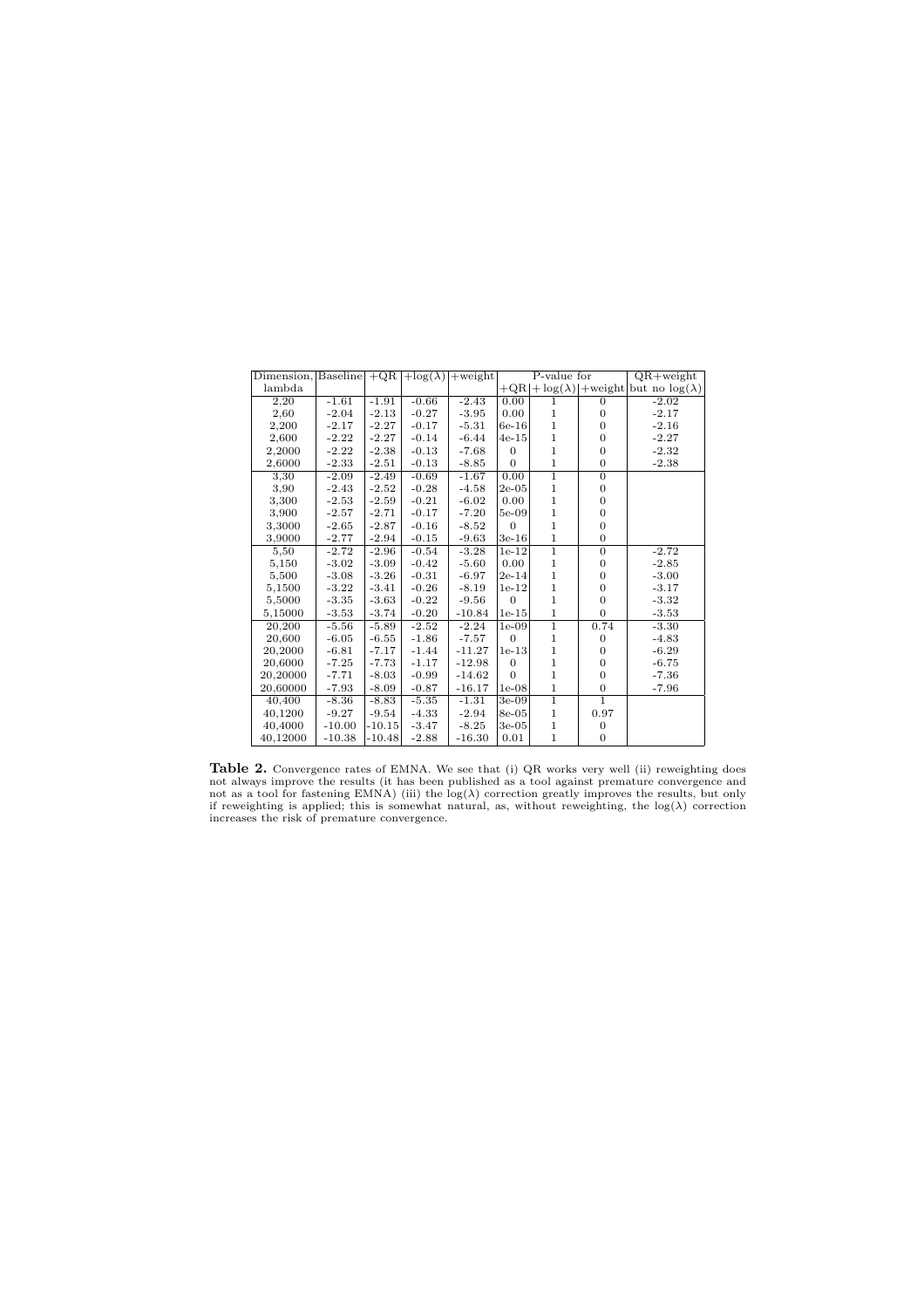

Fig. 1. Left: The EMNA algorithm with weighted averages.  $N_l$  is a Gaussian random variable, or a Gaussian quasi-random variable for "QR" versions (see text). Right, top: Example of the limited speed-up of real-world algorithms, and the strong improvement provided by a simple correction. *n* is the best is the number of iterations; the algorithms run until fitness value  $10^{-10}$  is reached, x is the best point so far. This experiment is done in dimension 3, and we plot the log-distance to the optimum normalized by the dimension and the number of generations of the algorithm (the lower the result, the better). The usual initialization  $\frac{\mu}{\lambda} = \frac{1}{4}$  is outperformed, by far, by  $\min(\tilde{d}, \lfloor \lambda/4 \rfloor)/\lambda$ . **Right, bottom:** Comparison between CMA and CMA with log( $\lambda$ )-correction in various dimensions. The maximum number of function evaluations is 400 (in dimension 2), 10 000 (in dimension 10) and 90 000 (in dimension 30), and the constant  $\zeta$  involved in the  $\lambda$  correction (Eq. 14) 0.4<sup>1/2</sup> in dimension 2, 1 in dimension 10,  $1.3^{1/30}$  in dimension 30. In all cases the  $\lambda$ -correction provides an improvement. Whereas in the case of EMNA we could use the same constant in all cases and the results were very stable as a function of the constant, with CMA we had to modify the constant  $\zeta$  as a function of the dimension in order to get good results.

and  $\lambda = 8N^2$ . If the dimension is small (2) we almost have a speed-up of 2 independently of the size of the population. However, if the dimension becomes larger (10 or 30) we have a good speed-up only if the size of the population is large  $(\lambda = 8N^2)$ . The results are good, but not very good, and CMA with this correction is still far from the efficiency of CMSA or EMNA for large population size; we guess however that improvements of our formula above are possible, and also we guess that modifying the rule for computing the new parent should be adapted for  $\lambda$  large.

## 6 Conclusion

The new results in this paper are as follows. First, we have shown in Section 3 that theoretical bounds in [13] are tight for their dependencies in  $\lambda$ . In particular,